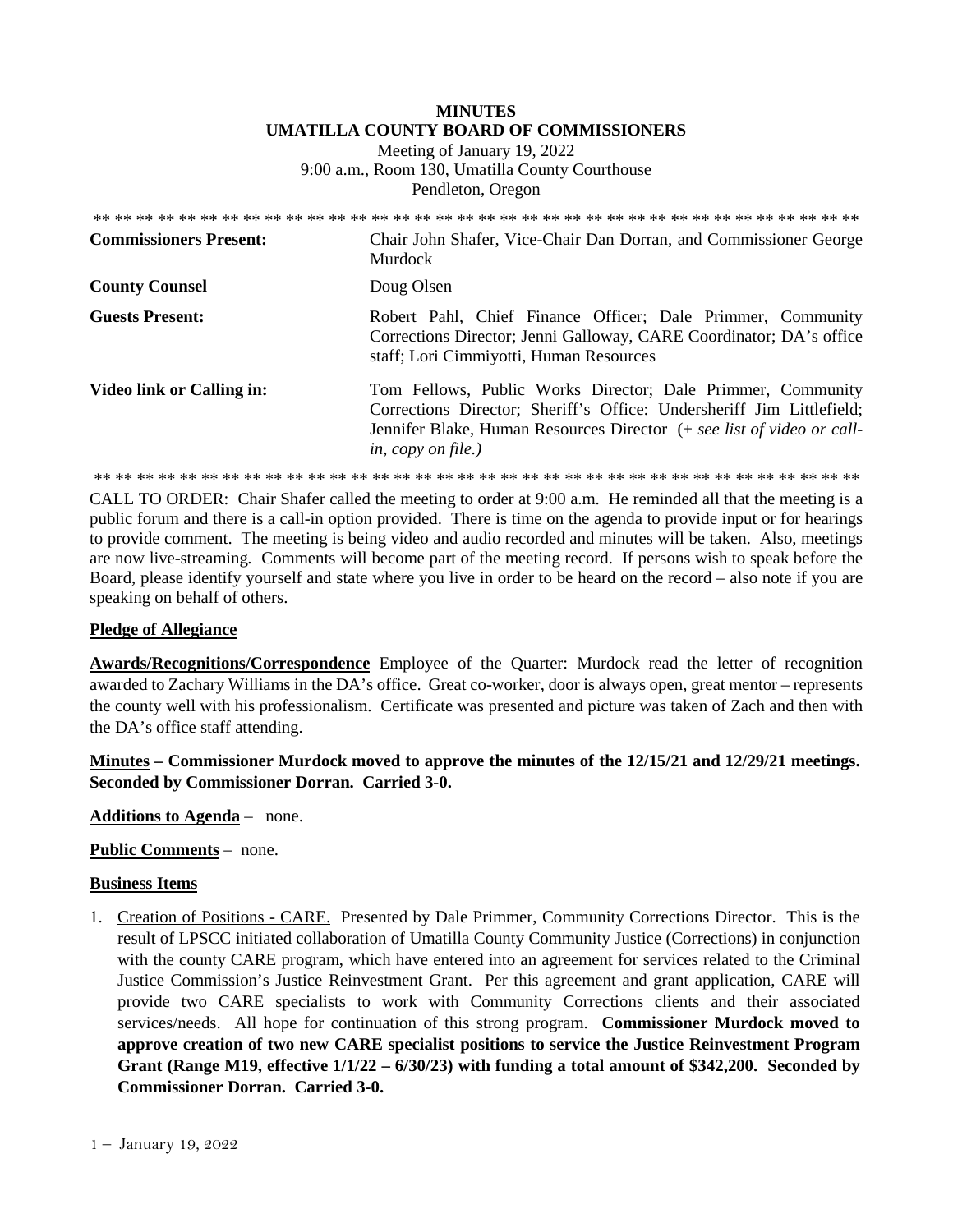- 2. Creation of Administrative Position CARE. Jenni Galloway, CARE Coordinator. In addition to the two positions approved in the previous business item, CARE has expanded with additional staff and needs office support. This will bring the program to six FTE staff. A new administrative aide is requested with associated duties. Funding will come from the CARE budget as well as a portion from the JRI grant through Community Corrections. **Commissioner Murdock moved to approve an additional 1 FTE Administrative Aide position, Range 14, effective 2/1/22. Seconded by Commissioner Dorran. Carried 3-0.**
- 3. Dispatch Payment. Presented by Capt. Karen Primmer, Dispatch Manager. Approval is sought for the annual renewal for maintenance and support of the Dispatch RIMS server and hardware payable to Dell in the amount of \$5,916.23. This was originally on plan to update in 2022, when it will be out of warranty. Per IT's recommendation, this maintenance is in order to avoid any issues. She explained it is for server and all storage arrays – for warranty purposes. This is in the budget plan for replacement but the county doesn't want a lapse in warranty. **Commissioner Dorran moved to approve. Seconded by Commissioner Murdock. Carried 3-0.**
- 4. Position Reclassification Sheriff's Office. Doug Olsen presented. The Sheriff has been seeking to reclassify two positions, based on added duties to the positions and comparable positions in other local agencies. The monthly fiscal impact will be about \$1,300. Undersheriff Littlefield was on-line available for questions. There were none. **Commissioner Dorran moved to approve reclassification of the West/Front Office Clerk positions to Law Enforcement Records Specialist position, Range 5-35, effective 7/1/21. Seconded by Commissioner Murdock. Carried, 3-0.**
- 5. Jail Interim Position. Presented by Undersheriff Littlefield. Approval is sought to double-fill the jail commander position for the month of January. The current Captain will be retiring at the end of January and double-fill will allow cross-training and transition followed by appointing an interim Captain effective 1/1/22. This is for Lt. Kenny Franks who has been in training with Capt. Hearn. Commissioner Dorran asked if this is an interim position with intent to go out for posting? Undersheriff: the plan is to transition Lt. Franks into Captain. position and then promote within to fill the Lt. position at the appropriate time. **Commissioner Dorran moved to approve double-filling the Jail Commander position for the month of January 2022. Seconded by Commissioner Murdock. Carried 3-0.**
- 6. Law Enforcement Commute Authorization. Mr. Olsen presented. This is the annual review and approval of law enforcement employees allowed to commute in county-owned vehicles. Community Corrections removed its position, otherwise the positions are the same as 2021. **Commissioner Dorran moved to adopt Order No. BCC2022-005. Seconded by Commissioner Murdock. Motion carried, 3-0.**
- 7. Employee Commute Authorization. Mr. Olsen presented. This is the annual review and approval of employees (non-law enforcement) allowed to commute in county-owned vehicles. The new assistant director position in the Public Works department has been added to this list, otherwise the positions are the same as 2021. **Commissioner Dorran moved to adopt Order No. BCC2022-006. Seconded by Commissioner Murdock. Motion carried, 3-0.**
- 8. Walla Walla River Road Bridge Contract. Tom Fellows, Public Works Director, presented. The county issued an invitation to bid to install the new bridge crossing the South Fork Walla Walla River Road (also known as Harris Park Bridge (County Bridge No. 439)). Seven bids were submitted and the recommendation is to award the contract to the lowest bidder meeting the requirements: Harry Johnson Plumbing  $\&$ Excavation, Inc. in the base amount of \$600,397.50. This is funded through the state bridge program with reimbursement. The county writes the original check and the state reimburses except for 10.2% (match). Eventually, the county may receive some FEMA dollars for this bridge; if so, there is agreement with the state to funnel funds back into the state bridge program. **Commissioner Murdock moved to approve intent**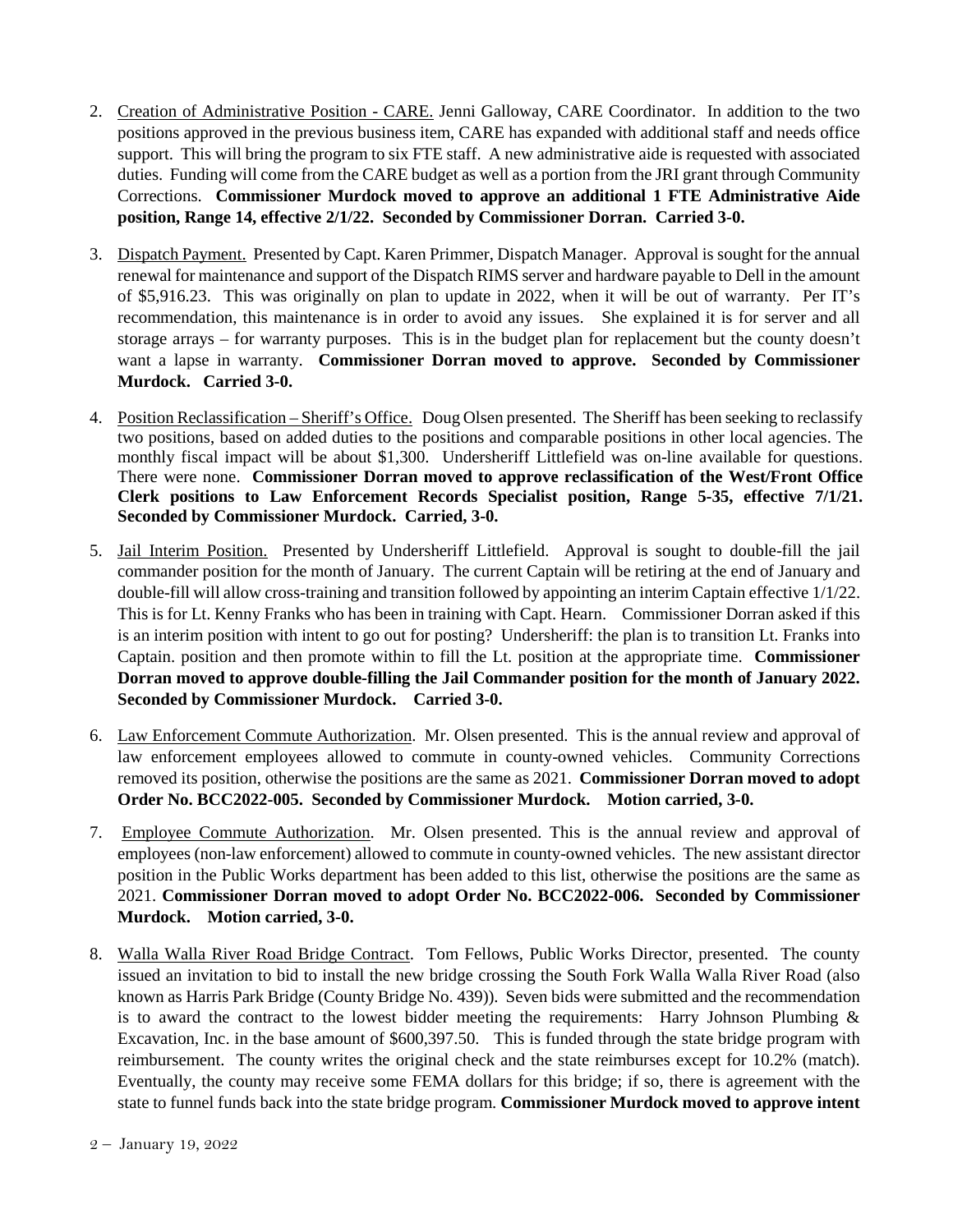**to award contract for bridge construction as outlined. Seconded by Commissioner Dorran. Motion carried, 3-0.**

- 9. Maintenance Payable. Dan Lonai, Administrative Services Director, presented. Approval is sought for payment to HMS Commercial Service for repairs to the courthouse chiller by installing a new pot feeder (piping), in the amount of \$8,394.60. Parts are taking a long time, therefore, it is time to get the order placed. This is a repair (not replacement), coming out of general fund dollars. **Commissioner Dorran moved to approve payment to HMS Commercial Service, Inc. Seconded by Commissioner Murdock. Motion carried, 3-0.**
- 10. Fair Payable. Mr. Olsen presented. Approval is sought for payment to EOTEC for bleacher rental for the 2021 Fair, and parking management for the 2019 and 2021 Fairs, in the total amount of \$22,600.00. Commissioner Dorran commented with concern on the length of time invoices are coming in from EOTEC. **Commissioner Dorran moved to approve payment. Seconded by Commissioner Murdock, with comment about renting bleachers. Motion carried, 3-0.**
- 11. Position Reclassification. Robert Pahl, CFO, presented. Finance and Public Health are seeking to reclassify the position of Accounting Assistant IV. There are two such positions in Finance and one in Public Health at Range 16. The request is based on added duties and responsibilities and critical thinking required. The proposal is to reclassify the positions to Fiscal Assistant, Range 18, with general fund impact of approximately \$9,000 and \$4,500 to the Public Health budget. The general fund increase is included in the current budget. **Commissioner Murdock moved to approve the reclassification. Seconded by Commissioner Dorran. Motion carried, 3-0.**
- 12. Housing Authority Board Appointment. Mr. Olsen presented. There is a vacancy on the Umatilla County Housing Authority Board. Cara Hosley is recommended to be appointed to fill the vacancy. Commissioner Dorran asked if the housing authority brings back an annual report or is there any reporting structure? Mr. Olsen: they are a separate entity for fiscal purposes with a separate budget and separate audit. They can be requested to provide this information to this Board. The Housing Authority manages quite a few facilities. **Commissioner Dorran moved to approve and adopt Order No. BCC2022-004. Seconded by Commissioner Murdock. Motion carried, 3-0.**
- 13. Hospital Authority Board Appointments. Mr. Olsen presented. Terms for three members on the Hospital Authority Board have expired. One is not eligible for reappointment. Tracy Hamby is recommended to be appointed to fill the vacancy. Commissioner Dorran and Linda Hall are eligible for reappointment. **Commissioner Murdock moved to approve and adopt Order No. BCC2022-003. Seconded by Commissioner Shafer. Motion carried, 3-0.**
- 14. Umatilla Business Center Project. Chair Shafer presented. The City of Umatilla is submitting a grant application for additional funding for its Business Center Project. As part of the application, the City is requesting that the County commit funding toward the project from the Annual Improvement Payment made under the long-term enterprise zone agreement, in the amount of \$1,000,000 funded through the County Commitment payments agreed to as part of the long-term agreement. The annual amounts are \$450,000 and are expected to start in November 2023. The proposal is to pay these strictly from the County Commitment payment so that if annual amounts are not sufficient in 2024 and 2025, part of the 2026 allocation will be utilized to make up the balance. **Commissioner Murdock moved to approve the commitment of \$1,000,000 toward the City of Umatilla Business Center Project to be paid from the County Contribution of the Annual Improvement Payment for the East Wanapa project in 2024, 2025 and, if needed, from the 2026 allocation. Seconded by Commissioner Dorran. Motion carried, 3-0.**